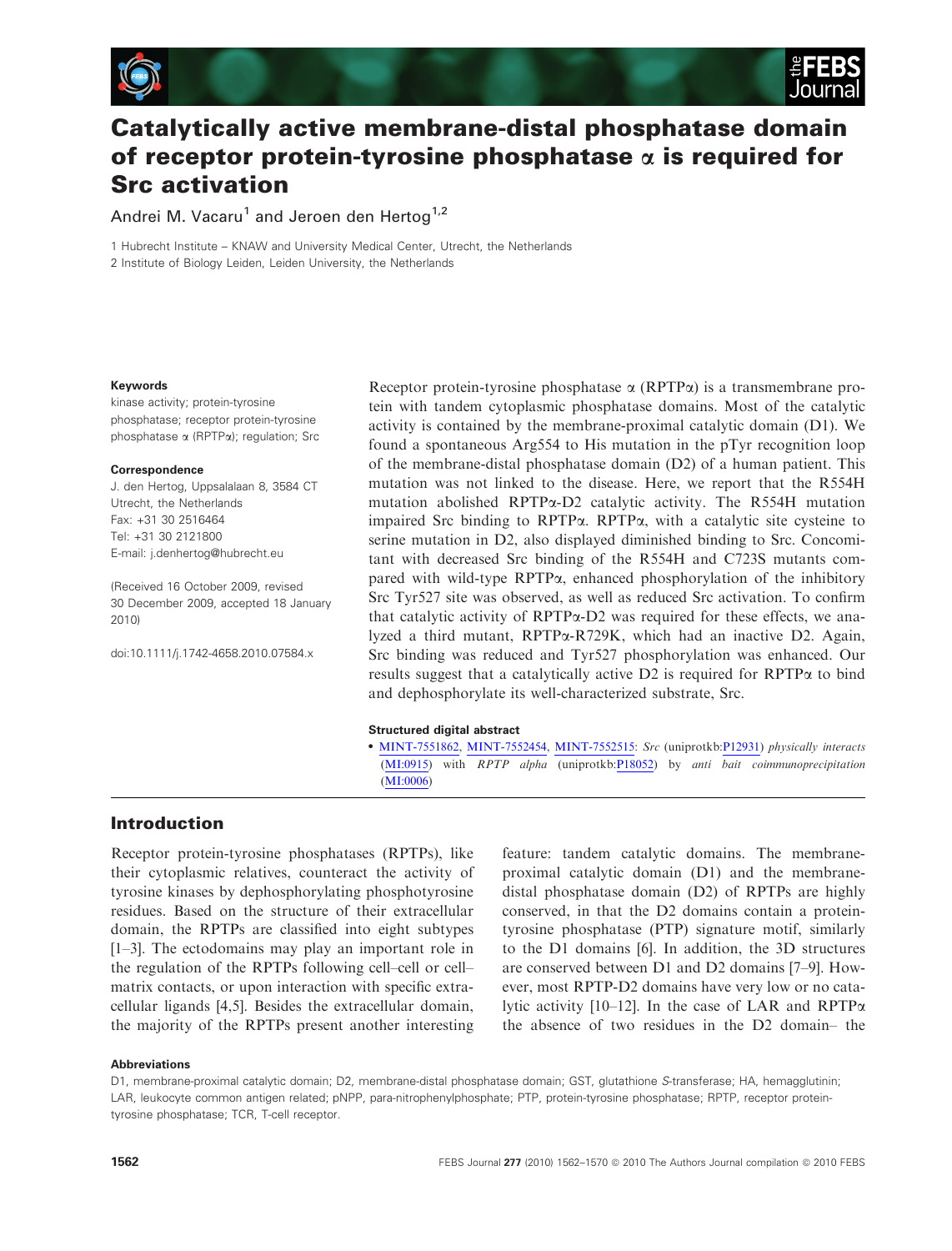tyrosine from the pTyr recognition loop (also known as the KNRY motif) and the aspartic acid from the WPD loop – was shown to be responsible for decreased catalytic activity. Upon substitution of these two residues, the catalytic activity of the D2 domains was greatly increased [7,13,14]. RPTPe-D2, but not CD45-D2, regained catalytic activity upon changing the two amino acids mentioned above [15].

The biological function of these membrane-distal domains is not completely understood. Soon after they were discovered, the RPTP-D2s were suggested to alter the substrate specificity of D1 in vitro [10,11]. In addition, the D2 domains were shown to be involved in intermolecular and intramolecular interactions, as well as in homodimerization and oligomerization of RPTPs [9,16–21]. Based on the crystal structures of LAR and CD45, another role of the D2 domain was proposed: stabilization of the D1 domain [7,22]. These interactions suggest that the D2 domains function as regulators of the activity of the D1 domains. LAR-D2 was shown to be important for the interaction with downstream effectors, including Trio [23], Abl kinase and Enabled [24],  $\beta$ -catenin [25] and Liprin- $\alpha$  [26]. Another study indicated that an acidic region from CD45-D2 is required for the regulation of TCR-mediated calcium-signaling pathways [27]. The involvement of D2 domains in substrate recognition was observed for CD45-D2, which seems to mediate the interaction with Lck [28].

The D2 domain of  $RPTP\alpha$  is the only known membrane-distal domain with considerable catalytic activity [10,14,29]. It was shown that its activity is comparable to, or even higher than, the activity towards para-nitrophenylphosphate (pNPP) of dual-specificity phosphatases such as cdc25, VH1 and YPTP1 [14]. One of the main roles identified to date for RPTPa-D2 is that of a redox sensor. This function is dependent on its catalytic cysteine (Cys723). Following hydrogen peroxide-induced oxidation, this cysteine mediates the stabilization of RPTPa dimers followed by complete inactivation of the enzyme and rotational coupling of the extracellular domain [30,31]. RPTP $\alpha$ -D2 is essential for RPTP $\alpha$  homodimerization in the absence of oxidizing reagents [32] and has a role in pervanadate-induced tyrosine phosphorylation of RPTP $\alpha$  [33], showing that D2 is involved in protein– protein interactions. Besides the interaction with other phosphatase domains, RPTPa-D2 binds to calmodulin, leading to the inactivation of the D2 domain [34].

We discovered an R554H mutation in the KNRY motif of RPTPa-D2 in a screen for disease-related mutations in RPTPs. Whereas this mutation appears not to be linked to disease, we observed that this mutation in the pTyr recognition loop of RPTPa-D2 completely abolished catalytic activity. Furthermore, we observed

decreased binding of Src, a well-known RPTPa substrate, to RPTPa-R554H and to RPTPa-C723S, another mutant with an inactive D2 domain. Src Tyr527 dephosphorylation and activation was also reduced in response to these mutations, compared with wild-type RPTPa. A third mutant, RPTPa-R729K, with impaired catalytic activity in the D2 domain, confirmed that a catalytically active D2 domain appears to be required for Src binding and Tyr527 dephosphorylation.

# **Results**

## Identification of a naturally occurring mutation in RPTPa

We hypothesized that mutations in RPTP $\alpha$  might be linked to Noonan syndrome, a dominantly inherited human syndrome. Several genes have been identified that are associated with Noonan syndrome, most prominently PTPN11, encoding the cytoplasmic PTP, Shp2. Approximately 50% of all patients with Noonan syndrome contain dominant activating mutations in PTPN11 [35]. Other genes that are associated with Noonan syndrome encode factors in the Ras–mitogenactivated protein kinase (MAPK) pathway: SOS1, KRAS, BRAF and RAF1 [36–39]. To assess whether RPTPa is also involved in Noonan syndrome, we sequenced all 22 exons of PTPRA in a panel of 46 patients with Noonan syndrome who did not contain mutations in genes that are known to be associated with Noonan syndrome. We identified a heterozygous point mutation in exon 16 in a single patient, resulting in a missense mutation, R554H, in the absolutely conserved Arg residue of the KNRY motif or pTyr loop of RPTPa-D2. Subsequently, PTPRA was sequenced in the unaffected parents of this de novo patient and it was found that the mother carried the same mutation, making a causal role for the R554H mutation in RPTPa in Noonan syndrome unlikely. Subsequently, a mutation was identified in SOS1, resulting in the missense mutation T266K in the Sos1 protein. This mutation has also been identified in other Noonan patients and we therefore concluded that Noonan syndrome in this patient was probably caused by the missense mutation in SOS1, not by a mutation in PTPRA. Nevertheless, biochemically, RPTPa–R554H behaved differently from wild-type RPTPa.

# R554H mutation abolished catalytic activity of RPTPa-D2

RPTPa Arg554 is an absolutely conserved residue in the pTyr recognition loop (the KNRY motif). This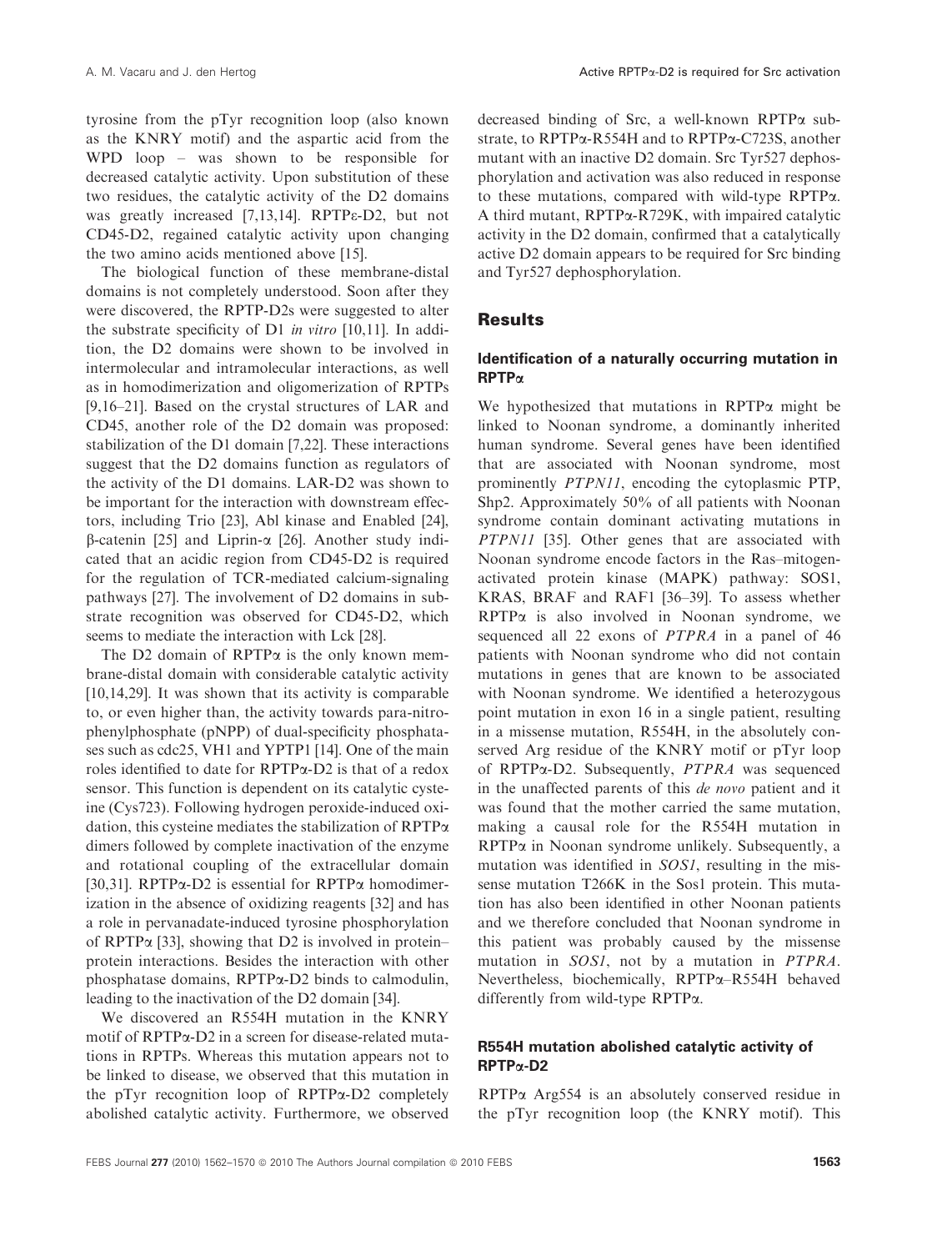

Fig. 1. The R554H mutation abolished RPTPa-D2 catalytic activity. The catalytic activity of GST-fusion proteins containing the D2 domain of RPTPa WT, R554H or C723S was tested in vitro using pNPP as the substrate. The error bars represent ± SD of three independent phosphatase activity determinations. Equal amounts of protein were used in the PTP experiment, as indicated in the inset, showing Coomassie Brilliant Blue-stained fusion proteins on an SDS-polyacrylamide gel.

Arg residue is important for electrostatic attraction of ligands and is a putative substrate-binding site [6]. We tested whether the R554H mutation had an influence on the catalytic activity of  $RPTP\alpha-D2$  in vitro by using glutathione S-transferase (GST)-fusion proteins and pNPP as a substrate. The phosphatase activity of D2-R554H was compared with that of wild-type (WT)-D2 and with that of D2-C723S, a catalytically dead mutant with a mutation in the essential catalytic site cysteine. The catalytic activity of D2-R554H was dramatically reduced compared with that of WT-D2 and only slightly higher than the activity of D2-C723S, the inactive mutant (Fig. 1). These results show that the Arg554 residue is essential for the catalytic activity of RPTPa-D2.

# Catalytic activity of the RPTP $\alpha$  D2 domain is required for Src binding and activation

It is well known that the membrane distal domains of RPTPs are involved in protein–protein interactions [16–18,20,28]. We investigated whether the introduction of inactivating mutations in RPTPa-D2 (R554H and C723S) affected the interaction with Src, the wellestablished substrate of RPTPa. For this purpose, SYF cells that lack endogenous Src, Fyn and Yes were transiently cotransfected with constructs encoding Src and hemagglutinin (HA)-tagged RPTP $\alpha$  WT, RPTP $\alpha$ -R554H or RPTPa-C723S. Src was immunoprecipitated from the SYF lysates and the samples were probed for co-immunoprecipitated (mutant) RPTPa. HA-RPTPa-R554H binding to Src was substantially reduced (by approximately 50%) when compared with the binding of WT RPTPa to Src (Fig. 2A). The interaction of Src with the RPTPa-C723S mutant was decreased to a similar extent. The interaction between  $RPTP\alpha$  and Src may be mediated by pTyr789. Therefore, we tested whether the phosphorylation of Tyr789 was affected in R554H and C723S mutants and no significant differences in the pTyr789 levels were observed. Tyr789 phosphorylation of endogenous RPTPa was not detected (Fig. 2A, bottom panel, lane 2), because expression of endogenous  $\mathsf{RPTP}\alpha$  is relatively low in SYF cells and only approximately 10% of the cells are transfected with Src, which induces phosphorylation of RPTPa Tyr789. These results indicate a role for  $RPTP\alpha-D2$  in the interaction with Src, which is separate from the phosphorylation of Tyr789.

Next, we analyzed the ability of  $RPTP\alpha$  and mutants to activate Src. Fractions of the same lysates used for Src immunoprecipitation were tested for Src Tyr416 and Tyr527 phosphorylation, indicators of Src activation. When cotransfected with wild-type RPTPa, phosphorylation of the inhibitory pTyr527 was reduced (Fig. 2B; see also Fig. 4B, cf. lanes 2 and 3). The effects of cotransfection of mutant RPTPa-R554H on Src phosphorylation were less pronounced than of wild-type RPTPa. Src pTyr527 dephosphorylation in RPTPa-R554H transfected cells was approximately 65% of pTyr527 dephosphorylation in wild-type RPTPa cotransfected cells. Cotransfection of RPTPa-C723S with Src also led to a significant decrease in Src pTyr527 (approximately 46% of wild-type RPTPa). Src Tyr416 autophosphorylation was reduced in R554H and C723S transfected cells, to 83% and 59%, respectively, compared with wild-type cotransfected cells (Fig. 2B). These results suggest that  $RPTP\alpha$ -mediated Src dephosphorylation was impaired in RPTPa mutants with inactive D2 domains.

To establish the ability of RPTPa-D2 mutants to activate Src, we tested the in vitro kinase activity of Src immunoprecipitated from SYF cells cotransfected with Src and RPTPa WT, R554H or C723S. The activity of Src in the presence of RPTPa R554H was clearly reduced compared with the activity of Src cotransfected with WT RPTPa. RPTPa-C723S activated Src only minimally under these experimental conditions (Fig. 3A). Three independent experiments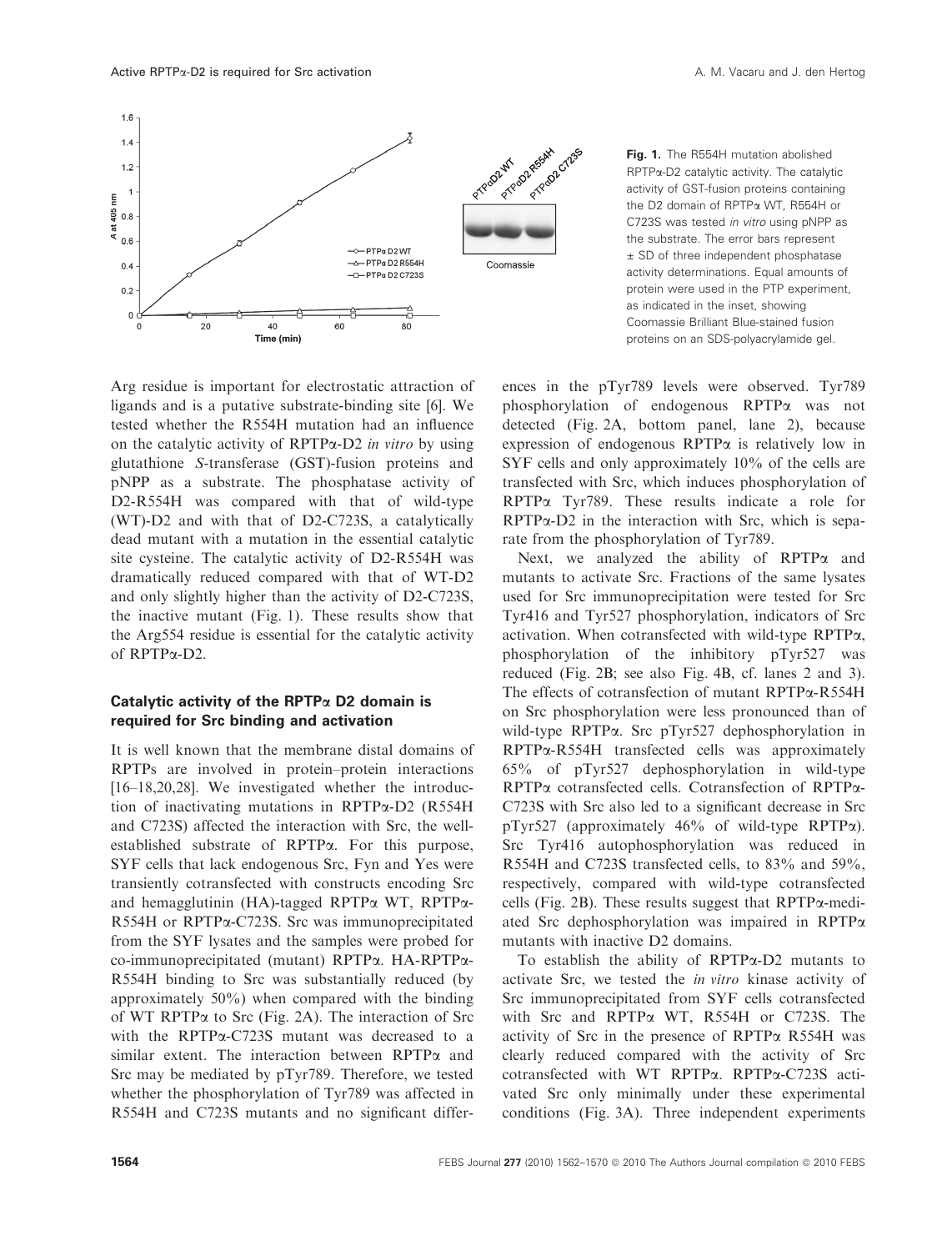

Fig. 2. Src association with RPTPa-R554H and RPTPa-C723S mutants is reduced. (A) SYF cells were cotransfected with Src and HA-RPTPa WT, R554H or C723S, lysed and Src was immunoprecipitated with cross-linked Src mAbs. The samples were fractionated on a 7.5% SDSpolyacrylamide gel, transferred to poly(vinylidene difluoride) (PVDF) membranes and immunoblotted with anti-RPTPa serum and with the Src mAb 327. Whole-cell lysates were probed with the HA mAb 12CA5 to monitor HA-RPTPa expression and with anti-pY789 to assess Tyr789 phosphorylation. The amount of co-immunoprecipitated RPTPa was quantified and normalized for total pTyr789 levels. The samples with no transfected RPTPa were not determined (n.d.). (B) A fraction of the lysates used for Src immunoprecipitation was boiled in SDS sample buffer and the samples were run on a 7.5% SDS-polyacrylamide gel. The proteins were transferred to PVDF membranes, which were then probed with anti-npY527 Ig and subsequently, after stripping, with anti-pY416 and anti-Src Igs, as indicated. Src phosphorylation was quantified and the values were normalized for the total amounts of Src. The quantification results are presented under the corresponding panels. This experiment was carried out three times and the results of one representative experiment are depicted here.

were quantified and the results indicated that WT RPTPa activated Src 2.2-fold. RPTPa-R554H activated Src 1.7-fold and RPTPa-C723S did not activate Src significantly (1.1-fold) (Fig. 3B). These results indicate that the catalytic activity of RPTPa-D2 plays an important role in Src activation.

To confirm that the catalytic activity of RPTPa-D2 is required for Src binding and activation, we used an RPTPa-D2 mutant (RPTPa-R729K) with an Arg to Lys mutation in the PTPase signature motif in the D2 domain. This Arg residue has an essential role in catalysis in PTPs, and mutation of this residue in PTPs results in the inactivation of catalytic activity, but does not result in substrate-trapping mutants. Likewise, mutant RPTPa-D2-R729K has no catalytic activity in the D2 domain [33]. Src was co-expressed in SYF cells with RPTPa-R729K and Src was immunoprecipitated. The RPTPa-R729K mutant showed a reduction in Src binding of approximately 75% compared with RPTP $\alpha$ WT (Fig. 4A). In the presence of RPTPa-R729K, Src pTyr527 dephosphorylation was strongly decreased to  $20\%$  of the wild-type RPTP $\alpha$  cotransfected response,

and Tyr416 was only mildly affected (Fig. 4B), suggesting that  $RPTP\alpha-R729K$  is not able to dephosphorylate Src pTyr527 and activate Src. Taken together, these results indicate that catalytically active RPTPa-D2 is required for binding and activation of Src.

### **Discussion**

Here we report that inactivating mutations in the membrane-distal domain of RPTPa affected the biological function of RPTPα, impairing Src binding and its ability to activate Src. Our results indicate that a catalytically active D2 domain is required for RPTPamediated Src binding and activation.

We identified a heterozygous mutation in RPTP $\alpha$  in a patient with de novo Noonan syndrome and we found the same heterozygous mutation in one of the unaffected parents, indicating that this mutation was not causally linked to Noonan syndrome. We demonstrate here that RPTPa-R554H was functionally impaired. Apparently, a single wild-type allele of  $RPTP\alpha$  is sufficient for human life and the R554H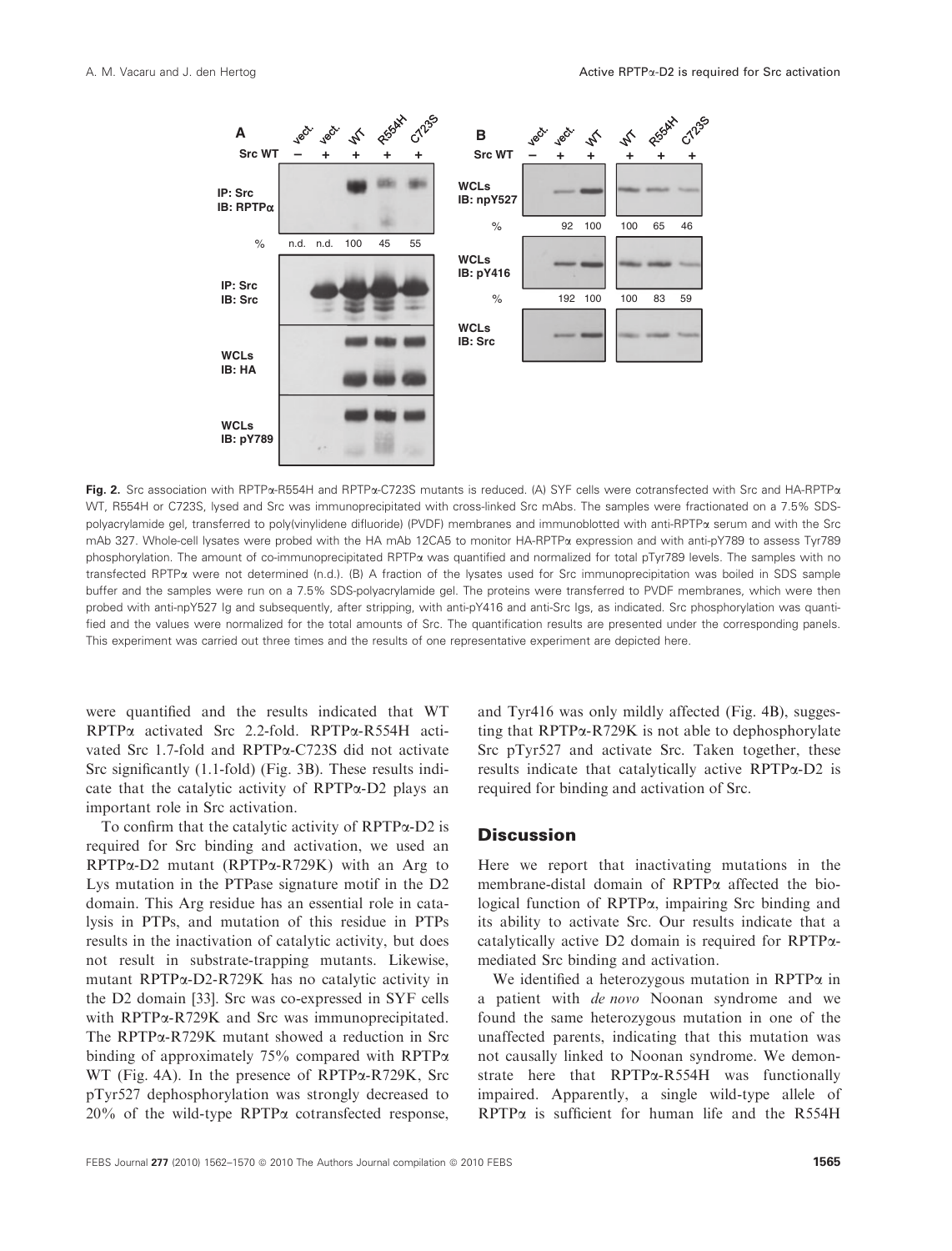

Fig. 3. Reduced activation of Src by RPTPa-R554H and RPTPa-C723S. (A) Src was immunoprecipitated from SYF cells cotransfected with Src and RPTP<sub>a</sub> constructs. Half of the immunoprecipitate was subjected to an in vitro kinase assay, using enolase as a substrate, and the amount of incorporated phosphate was visualized by autoradiography (top panel). The positions of enolase and Src are indicated. The other half of the immunoprecipitate was fractionated by electrophoresis on a 7.5% SDS-polyacrylamide gel, blotted, probed with anti-Src Ig and developed with enhanced chemiluminescence (ECL) (middle panel). Part of the lysate was resolved on a 7.5% SDS-polyacrylamide gel, transferred to poly(vinylidene difluoride) (PVDF) membrane and probed for total RPTP $\alpha$  expression (bottom panel). (B) Relative Src kinase activity. Each bar represents the average of three independent experiments  $\pm$  SD, relative to Src immunoprecipitated from cells cotransfected with the empty vector, which was set to one.

mutation does not have a dominant effect over the wild-type RPTP $\alpha$  allele. It is noteworthy that heterozygous RPTPa knockout mice are indistinguishable from wild-type siblings [40,41], corroborating the conclusion that a single  $RPTP\alpha$  allele is sufficient for mammalian life.

Mutant RPTPa-D2-R554H was almost completely inactive compared with WT RPTPa-D2. Arg554 is



Fig. 4. Impaired Src binding to the inert RPTPa-R729K mutant. (A) SYF cells cotransfected with Src and empty vector, HA-RPTPa WT or HA-RPTPa-R729K were lysed and Src was immunoprecipitated. The samples obtained were run on 7.5% SDS-polyacrylamide gels, transferred to poly(vinylidene difluoride) (PVDF) membranes and probed for co-immunoprecipitated RPTPa and total Src. Lysates were probed for the amount of RPTPa and for pTyr789. (B) A fraction of the cell lysates used for Src immunoprecipitation was processed and tested for Src pTyr416 and npTyr527. Quantification of the blots was performed as described in Fig. 2. This experiment was carried out three times and a representative result is depicted here.

located in the pTyr recognition loop (the so-called KNRY motif) next to Val555, one of the amino acids responsible for decreased catalytic activity of RPTPa-D2 [13]. The conserved arginine residue was proposed to be involved in the electrostatic attraction of the substrate [6], and mutation of the corresponding arginine (Arg45) to Ala in PTP1B led to very low catalytic activity, probably as a result of structural perturbation of the catalytic site [42]. As seen from the crystal structure of RPTPa-D2 [8], Arg554 is positioned very close to Cys723, and mutation of this amino acid could indeed disturb the architecture of the catalytic site. The *in vitro* catalytic activity of the entire cytoplasmic domain of RPTPa was not significantly affected by the R554H mutation (data not shown) but this is not unexpected because the D2 domain only marginally contributes to the overall catalytic activity of  $RPTP\alpha$ [10,14,29].

Src binding to three different  $RPTP\alpha-D2$  inactive mutants was impaired. Moreover, the ability of these mutants to activate Src was reduced when compared with WT RPTP $\alpha$ . According to the current model, Src binds to phosphorylated Tyr789 of RPTPa via its SH2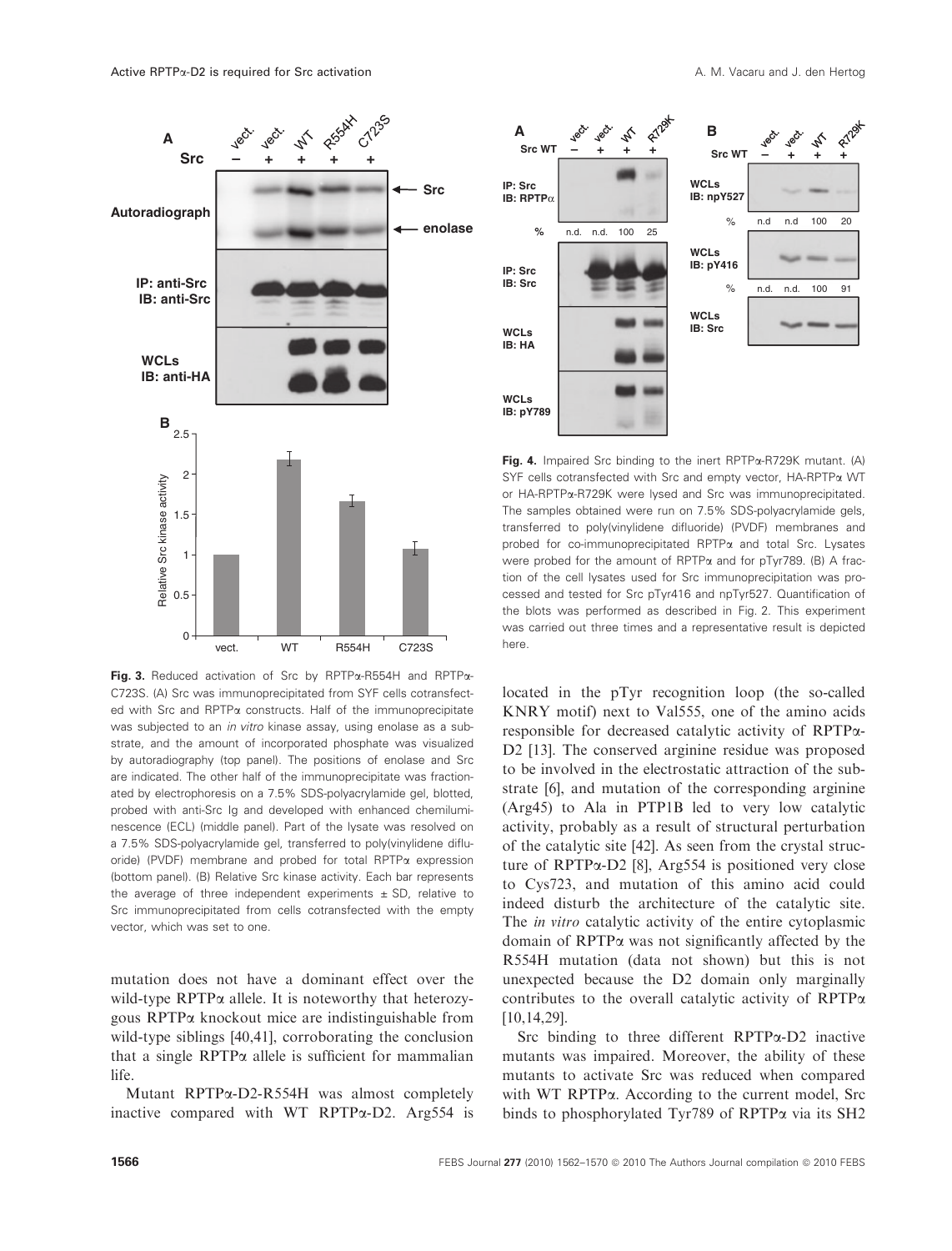domain [43]. We did not observe significant changes in Tyr789 phosphorylation of the D2 domain-inactive mutants compared with WT RPTP $\alpha$  (Figs 2A and 4A) that would account for reduced Src binding to these  $RPTP\alpha$  mutants. In contrast to the current model, we have evidence that Tyr789 is not required for Src binding, in that mutation of Tyr789 in RPTPa did not abolish Src binding to  $RPTP\alpha$  (AV, JdH, submitted), suggesting the presence of other Src-binding sites in RPTPa. Taken together, phosphorylation of Tyr789 is not the only determinant in Src binding. Instead, we provide evidence that other features of RPTPa-D2 mediate Src binding. In addition, we cannot exclude the possibility that the Src-binding site is not located in RPTPa-D2.

Functional analysis of the tandem PTP domains of RPTPa indicated that mutation of the catalytic Cys723 did not affect phosphorylation of the Src family kinase Fyn, or Fyn autophosphorylation activity [44]. The apparent difference with our results may be caused by differences in experimental conditions: they assessed total Fyn phosphorylation, whereas we detected phosphorylation on two specific sites in Src; they determined Fyn autophosphorylation, whereas we assessed Src kinase activity by measuring the *in vitro* phosphorylation of an exogenous substrate. Alternatively, the apparent difference may reflect the fact that the effects we observed are specific for Src.

Ever since their discovery, it has been speculated that RPTP D2 domains may have a role in substrate binding and substrate presentation to the catalytically active D1 domain [45]. This hypothesis was confirmed in a study showing that the catalytic site of LAR-D2 is required for binding to the insulin receptor, a known LAR substrate [46]. The interaction is decreased when the catalytic cysteine in LAR-D2 is mutated to serine. Another example is CD45 binding to the Src family kinase Lck, which is mediated by a unique acidic region in CD45-D2 [28]. CD45-D2 is also critical for substrate recruitment of TCR-zeta in vivo, because replacement of the membrane-distal domain of CD45 with the LAR D2 domain abolishes the binding of TCR-zeta [47].

It remains to be determined definitively how the three mutants that we analyzed affect Src binding and activation. It is unlikely that these mutations disrupt the structure of RPTPa-D2, because the mutations are subtle. Moreover, Cys to Ser mutations of other PTPs showed the expected crystal structures. In conclusion, we demonstrate here, for the first time, that a functional, catalytically active D2 is required for RPTPa to bind to its substrate, Src, and to dephosphorylate and activate it.

# Materials and methods

#### Materials and antibodies

Anti-HA-tag (12CA5), anti-Src (327) Igs and anti-RPTPa (5478AP) serum were prepared as previously described [48,49]. Anti-Src-npY527 was from Cell Signaling and anti-Src-pY418 was from Biosource. Horseradish peroxidasecoupled anti-rabbit and anti-mouse secondary Igs were from BD Biosciences. Polyethylenimine, nocodazole, paclitaxel, glutathione–Sepharose and hydrogen peroxide were from Sigma Life Science. FuGene6 transfection reagent was from Roche.

### DNA constructs

The constructs used for the expression of HA-RPTPa WT [48], Src WT [49] and HA-RPTP $\alpha$  R729K [33] were as previously described. HA-RPTPa R554H was obtained by sitedirected mutagenesis using  $HA-RPTP\alpha$  WT as the template and the following forward and reverse oligonucleotides: 5¢- ATG AAG AAG AAC CAT GTT TTA CAG ATC -3¢ and 5' - GAT CTG TAA AAC ATG GTT CTT CTT CAT - 3'. The constructs encoding WT, R554H or C723S GST-PTPalpha D2 fusion proteins were obtained by directional cloning of PCR fragments digested with NcoI and HindIII into the pGEX-KG vector digested with the same restriction enzymes. The PCR fragments were obtained by amplification with 5' - CCC ATG GCT TCT CTA GAA ACC - 3' and 5' - CGC AAG CTT TCA CTT GAA GTT GGC - 3¢ oligonucleotides using pSG RPTPa WT, pSG RPTPa R554H or pSG RPTPa C723S as templates. The constructs were verified by sequencing.

#### Cell culture and transfection

For the experiments described in this study we used SYF cells. SYF cells were grown in Dulbecco's modified Eagle's medium (DMEM) supplemented with 7.5% fetal bovine serum. The cells were transfected with FuGene6 according to the protocol provided by the manufacturer. After transfection the cells were grown for 16 h in complete medium, then the medium was replaced with serum-free medium and the cells were grown for an additional 24 h.

#### Recombinant proteins

The constructs encoding GST-fusion proteins were transformed into BL21 bacteria. Expression of fusion proteins was induced by incubation with  $0.1 \text{ mm}$  isopropyl thio- $\beta$ -Dgalactoside (IPTG) for 5 h at 25  $^{\circ}$ C. The bacteria were harvested by centrifugation, resuspended in NaCl/Tris solution containing 1  $\mu$ g·mL of leupeptin, 1  $\mu$ g·mL<sup>-1</sup> of aprotinin and 1 mg·mL<sup>-1</sup> of lysozyme, and incubated for 10 min at room temperature. The suspension was sonicated on ice,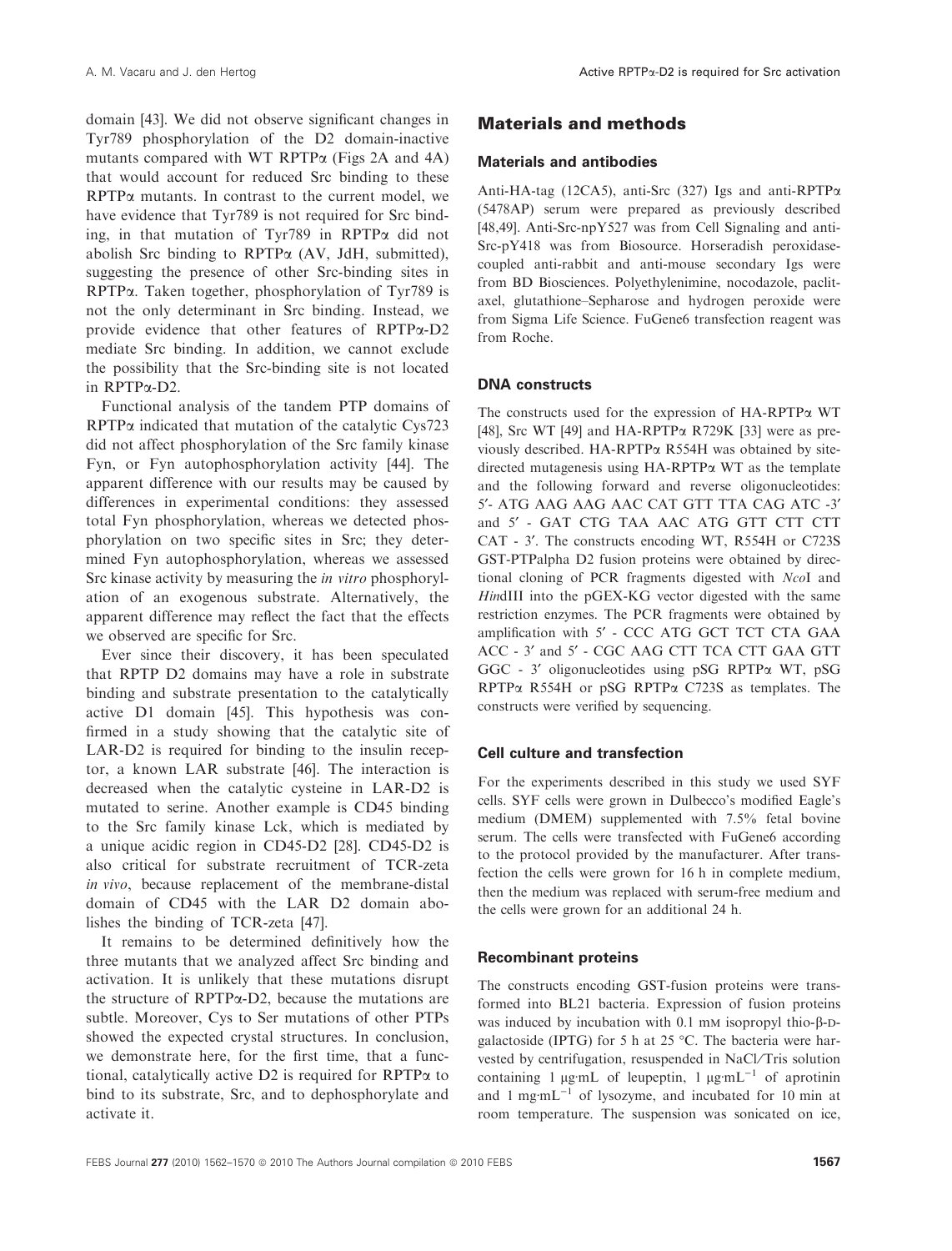supplemented with  $1\%$  Triton X-100, kept for 10 min on ice and centrifuged to collect the soluble proteins. The supernatants were mixed with glutathione agarose to pulldown the GST-fusion proteins, and incubated for 30 min at 4 -C. The beads were washed three times with ice-cold NaCl/Tris. The GST-fusion proteins were eluted twice for 5 min at room temperature with elution buffer containing 50 mm Tris⁄ HCl, pH 8.0, 10 mm reduced glutathione and 10% glycerol. The proteins were dialyzed against NaCl/Tris containing 10% glycerol.

#### Immunoprecipitation and immunoblotting

SYF cells were lysed for 20 min on ice in cell lysis buffer (50 mm Hepes, pH 7.4, 150 mm NaCl, 1 mm EGTA, 1.5 mm  $MgCl<sub>2</sub>$ , 1% Triton X-100, 10% glycerol, 5 mm NaF, 5 mm beta-glycerophosphate, 1 mm Na<sub>3</sub>VO<sub>4</sub>, 1  $\mu$ g·mL<sup>-1</sup> of leupeptin and 1  $\mu$ g·mL<sup>-1</sup> of aprotinin). The lysates were collected using a cell scraper and centrifuged for 10 min at 13000 rpm. Samples from the lysates were collected and boiled after being mixed with equal volumes of  $2 \times$  SDS sample buffer (125 mm Tris/HCl, pH 6.8, 20%) glycerol,  $4\%$  SDS,  $2\%$   $\beta$ -mercaptoethanol and  $0.04\%$ Bromophenol Blue) and resolved on 7.5% SDS/PAGE gels. For Src immunoprecipitation the lysates were incubated for 1 h at 4  $\degree$ C with the Src mAb 327 cross-linked to Protein A–Sepharose. The immunoprecipitates were washed four times with HNTG buffer (20 mm Hepes, pH 7.4, 150 mm NaCl, 0.1% Triton-X-100 and 10% glycerol).

#### In vitro Src kinase assay

Src was immunoprecipitated as described above. The immunoprecipitates were washed three times with HNTG buffer and once with kinase buffer, and then divided into two equal fractions, of which one was immunoblotted using anti-Src Ig and the other was subjected to the kinase assay. The reactions were performed in  $40 \mu L$  of kinase reaction buffer (50 mm Hepes, pH 7.5, 10 mm  $MgCl<sub>2</sub>$ , 5 mm NaF and 1 mm Na<sub>3</sub>VO<sub>4</sub>), containing 10  $\mu$ Ci of  $\int^{32}P\text{d}ATP[\gamma P]$ and 3.5 µg of acid-denatured enolase. The reactions were incubated at 30  $\degree$ C for 30 min, stopped by the addition of  $2\times$  SDS sample buffer and resolved by electrophoresis on a 7.5% SDS-polyacrylamide gel. The results were visualized by autoradiography.

### Phosphatase assay

The activity of the RPTPa-D2 domain was investigated in vitro using GST-fusion proteins and pNPP as the substrate. The reaction was conducted in  $200 \mu L$  of mixture containing 20 mm Mes, pH 6.0, 150 mm NaCl, 1 mm EDTA, 1 mm dithiothreitol and 10 mm pNPP. The reaction was initiated by the addition of fusion protein and then

incubated at 30  $\degree$ C for the times indicated. One millilitre of 1 N NaOH was added to quench the reaction, and the formation of p-nitrophenol was detected at A 405 nm using a spectrophotometer.

# Acknowledgements

We thank John Overvoorde for technical assistance. This work was supported by the Netherlands Proteomics Centre.

# **References**

- 1 Alonso A, Sasin J, Bottini N, Friedberg I, Osterman A, Godzik A, Hunter T, Dixon J & Mustelin T (2004) Protein tyrosine phosphatases in the human genome. Cell 117, 699–711.
- 2 Brady-Kalnay SM & Tonks NK (1995) Protein tyrosine phosphatases as adhesion receptors. Curr Opin Cell Biol 7, 650–657.
- 3 Tonks NK (2006) Protein tyrosine phosphatases: from genes, to function, to disease. Nat Rev Mol Cell Biol 7, 833–846.
- 4 Tabernero L, Aricescu AR, Jones EY & Szedlacsek SE (2008) Protein tyrosine phosphatases: structure-function relationships. FEBS J 275, 867–882.
- 5 den Hertog J, Ostman A & Bohmer FD (2008) Protein tyrosine phosphatases: regulatory mechanisms. FEBS J 275, 831–847.
- 6 Andersen JN, Mortensen OH, Peters GH, Drake PG, Iversen LF, Olsen OH, Jansen PG, Andersen HS, Tonks NK & Moller NP (2001) Structural and evolutionary relationships among protein tyrosine phosphatase domains. Mol Cell Biol 21, 7117–7136.
- 7 Nam HJ, Poy F, Krueger NX, Saito H & Frederick CA (1999) Crystal structure of the tandem phosphatase domains of RPTP LAR. Cell 97, 449-457.
- 8 Sonnenburg ED, Bilwes A, Hunter T & Noel JP (2003) The structure of the membrane distal phosphatase domain of RPTPalpha reveals interdomain flexibility and an SH2 domain interaction region. Biochemistry 42, 7904–7914.
- 9 Barr AJ, Ugochukwu E, Lee WH, King ON, Filippakopoulos P, Alfano I, Savitsky P, Burgess-Brown NA, Muller S & Knapp S (2009) Large-scale structural analysis of the classical human protein tyrosine phosphatome. Cell 136, 352–363.
- 10 Wang Y & Pallen CJ (1991) The receptor-like protein tyrosine phosphatase HPTP alpha has two active catalytic domains with distinct substrate specificities. EMBO J 10, 3231–3237.
- 11 Streuli M, Krueger NX, Thai T, Tang M & Saito H (1990) Distinct functional roles of the two intracellular phosphatase like domains of the receptor-linked protein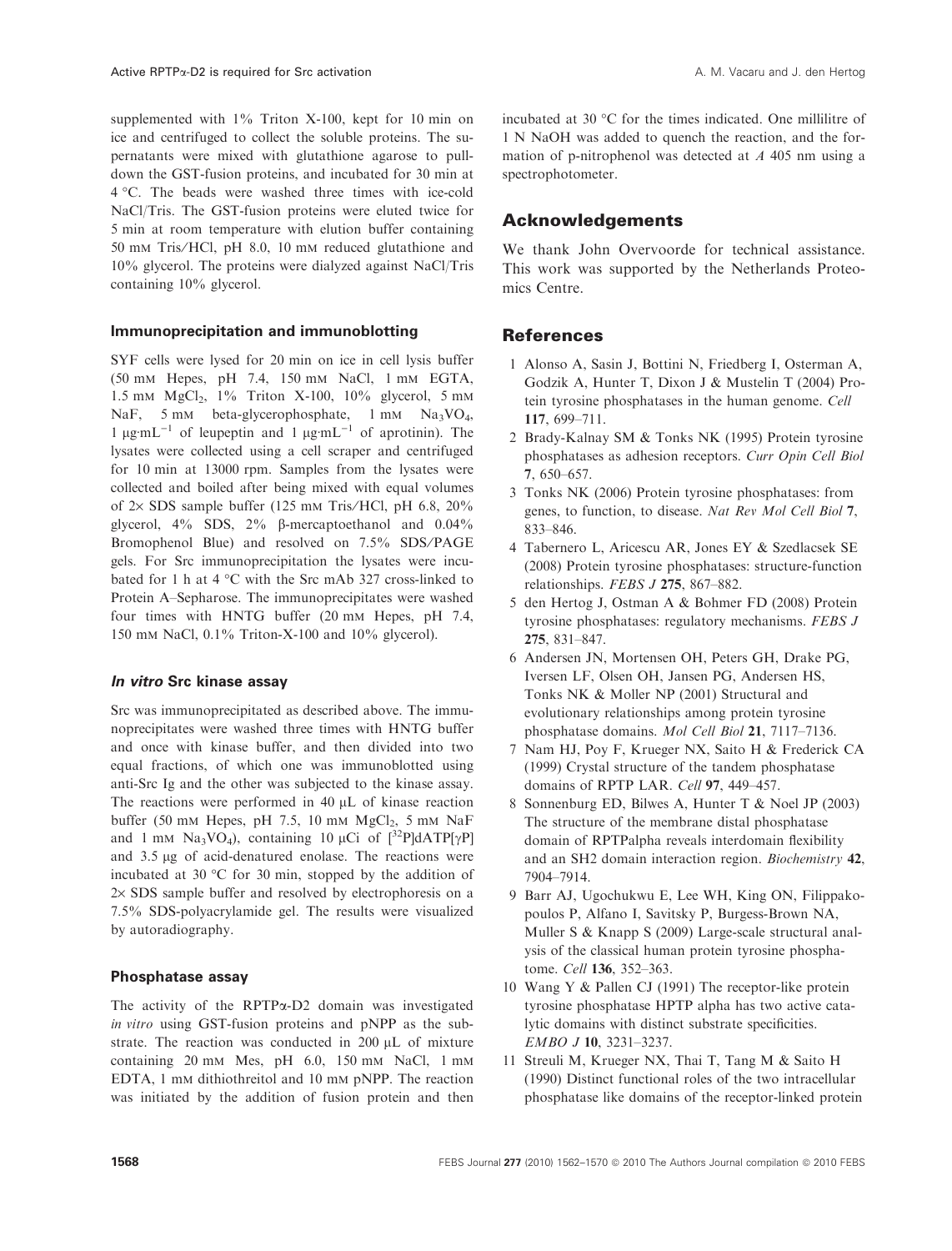tyrosine phosphatases LCA and LAR. EMBO J 9, 2399–2407.

- 12 Gebbink MF, Verheijen MH, Zondag GC, van Etten I & Moolenaar WH (1993) Purification and characterization of the cytoplasmic domain of human receptor-like protein tyrosine phosphatase RPTP mu. Biochemistry 32, 13516–13522.
- 13 Buist A, Zhang YL, Keng YF, Wu L, Zhang ZY & den Hertog J (1999) Restoration of potent protein-tyrosine phosphatase activity into the membrane-distal domain of receptor protein-tyrosine phosphatase alpha. Biochemistry 38, 914–922.
- 14 Lim KL, Ng CH & Pallen CJ (1999) Catalytic activation of the membrane distal domain of protein tyrosine phosphatase epsilon, but not CD45, by two point mutations. Biochim Biophys Acta 1434, 275-283.
- 15 Lim KL, Lai DS, Kalousek MB, Wang Y & Pallen CJ (1997) Kinetic analysis of two closely related receptorlike protein-tyrosine-phosphatases, PTP alpha and PTP epsilon. Eur J Biochem 245, 693–700.
- 16 Blanchetot C, Tertoolen LG, Overvoorde J & den Hertog J (2002) Intra- and intermolecular interactions between intracellular domains of receptor protein-tyrosine phosphatases. *J Biol Chem* 277, 47263–47269.
- 17 Wallace MJ, Fladd C, Batt J & Rotin D (1998) The second catalytic domain of protein tyrosine phosphatase delta (PTP delta) binds to and inhibits the first catalytic domain of PTP sigma. Mol Cell Biol 18, 2608–2616.
- 18 Blanchetot C & den Hertog J (2000) Multiple interactions between receptor protein-tyrosine phosphatase (RPTP) alpha and membrane-distal protein-tyrosine phosphatase domains of various RPTPs. J Biol Chem 275, 12446–12452.
- 19 Hayami-Noumi K, Tsuchiya T, Moriyama Y & Noumi T (2000) Intra- and intermolecular interactions of the catalytic domains of human CD45 protein tyrosine phosphatase. FEBS Lett 468, 68–72.
- 20 Felberg J & Johnson P (1998) Characterization of recombinant CD45 cytoplasmic domain proteins. Evidence for intramolecular and intermolecular interactions. J Biol Chem 273, 17839–17845.
- 21 Toledano-Katchalski H, Tiran Z, Sines T, Shani G, Granot-Attas S, den Hertog J & Elson A (2003) Dimerization in vivo and inhibition of the nonreceptor form of protein tyrosine phosphatase epsilon. Mol Cell Biol 23, 5460–5471.
- 22 Nam HJ, Poy F, Saito H & Frederick CA (2005) Structural basis for the function and regulation of the receptor protein tyrosine phosphatase CD45. J Exp Med 201, 441–452.
- 23 Debant A, Serra-Pages C, Seipel K, O'Brien S, Tang M, Park SH & Streuli M (1996) The multidomain protein Trio binds the LAR transmembrane tyrosine phosphatase, contains a protein kinase domain, and has separate rac-specific and rho-specific guanine nucleotide

exchange factor domains. Proc Natl Acad Sci U S A 93, 5466–5471.

- 24 Wills Z, Bateman J, Korey CA, Comer A & Van Vactor D (1999) The tyrosine kinase Abl and its substrate enabled collaborate with the receptor phosphatase Dlar to control motor axon guidance. Neuron 22, 301–312.
- 25 Kypta RM, Su H & Reichardt LF (1996) Association between a transmembrane protein tyrosine phosphatase and the cadherin-catenin complex. J Cell Biol 134, 1519–1529.
- 26 Serra-Pages C, Kedersha NL, Fazikas L, Medley Q, Debant A & Streuli M (1995) The LAR transmembrane protein tyrosine phosphatase and a coiled-coil LARinteracting protein co-localize at focal adhesions. EMBO J 14, 2827–2838.
- 27 Wang Y, Liang L & Esselman WJ (2000) Regulation of the calcium/NF-AT T cell activation pathway by the D2 domain of CD45. J Immunol 164, 2557-2564.
- 28 Felberg J, Lefebvre DC, Lam M, Wang Y, Ng DH, Birkenhead D, Cross JL & Johnson P (2004) Subdomain X of the kinase domain of Lck binds CD45 and facilitates dephosphorylation. J Biol Chem 279, 3455– 3462.
- 29 Wu L, Buist A, den Hertog J & Zhang ZY (1997) Comparative kinetic analysis and substrate specificity of the tandem catalytic domains of the receptor-like protein-tyrosine phosphatase alpha. J Biol Chem 272, 6994–7002.
- 30 Blanchetot C, Tertoolen LG & den Hertog J (2002) Regulation of receptor protein-tyrosine phosphatase alpha by oxidative stress. EMBO J 21, 493–503.
- 31 van der Wijk T, Blanchetot C, Overvoorde J & den Hertog J (2003) Redox-regulated rotational coupling of receptor protein-tyrosine phosphatase alpha dimers. J Biol Chem 278, 13968–13974.
- 32 Jiang G, den Hertog J & Hunter T (2000) Receptor-like protein tyrosine phosphatase alpha homodimerizes on the cell surface. Mol Cell Biol 20, 5917–5929.
- 33 Buist A, Blanchetot C & den Hertog J (2000) Involvement of the membrane distal catalytic domain in pervanadate-induced tyrosine phosphorylation of receptor protein-tyrosine phosphatase alpha. Biochem Biophys Res Commun 267, 96–102.
- 34 Liang L, Lim KL, Seow KT, Ng CH & Pallen CJ (2000) Calmodulin binds to and inhibits the activity of the membrane distal catalytic domain of receptor protein-tyrosine phosphatase alpha. J Biol Chem 275, 30075–30081.
- 35 Tartaglia M, Mehler EL, Goldberg R, Zampino G, Brunner HG, Kremer H, van der Burgt I, Crosby AH, Ion A, Jeffery S et al. (2001) Mutations in PTPN11, encoding the protein tyrosine phosphatase SHP-2, cause Noonan syndrome. Nat Genet 29, 465–468.